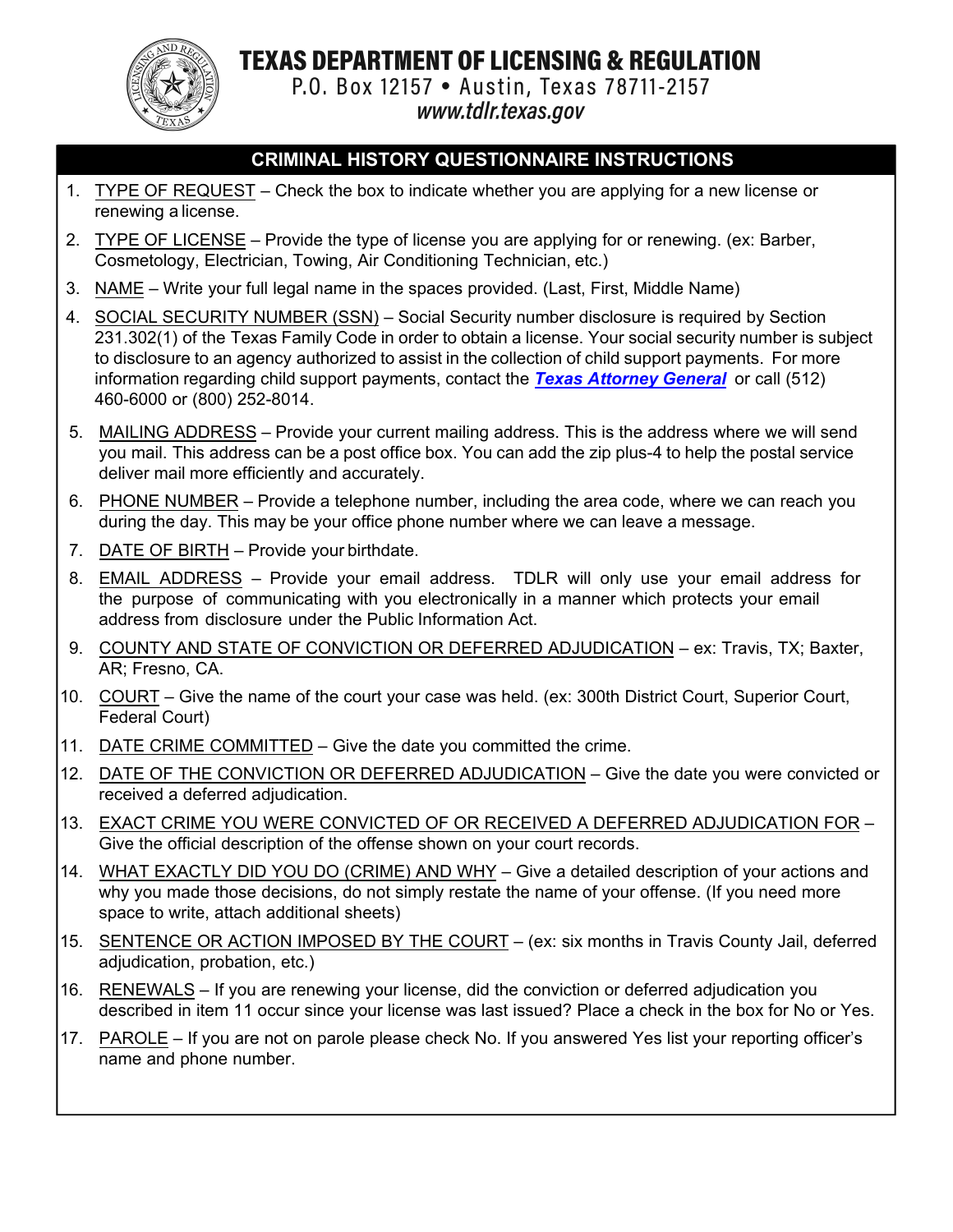- 18. PROBATION If you are not on probation please check No. If you answered Yes list your reporting officer's name and phone number.
- 19. DATE AND SIGNATURE OF APPLICANT Carefully read the statement before signing and dating this criminal history questionnaire.

## **SEND YOUR COMPLETED APPLICATION AND REQUIRED DOCUMENTS TO:**

Texas Department of Licensing and Regulation P.O. Box 12157 Austin, TX 78711-2157

Documents submitted with your application will not be returned. Keep a copy of your completed application, all attachments, and you check or money order. Do not send cash.

For additional information and questions, please visit the *[TDLR website](https://www.tdlr.texas.gov)*. You can request assistance or submit required attachments via *[TDLR webform](https://www.tdlr.texas.gov/help)*. You may contact Customer Service Representatives by calling (800) 803-9202 (in state only) or (512) 463-6599; Relay Texas -TDD (800) 735-2989. Customer Service Representatives are available Monday through Friday from 7:00 a.m. until 6:00 p.m. Central Time (excluding holidays).

TDLR Form LIC002 rev March 2022